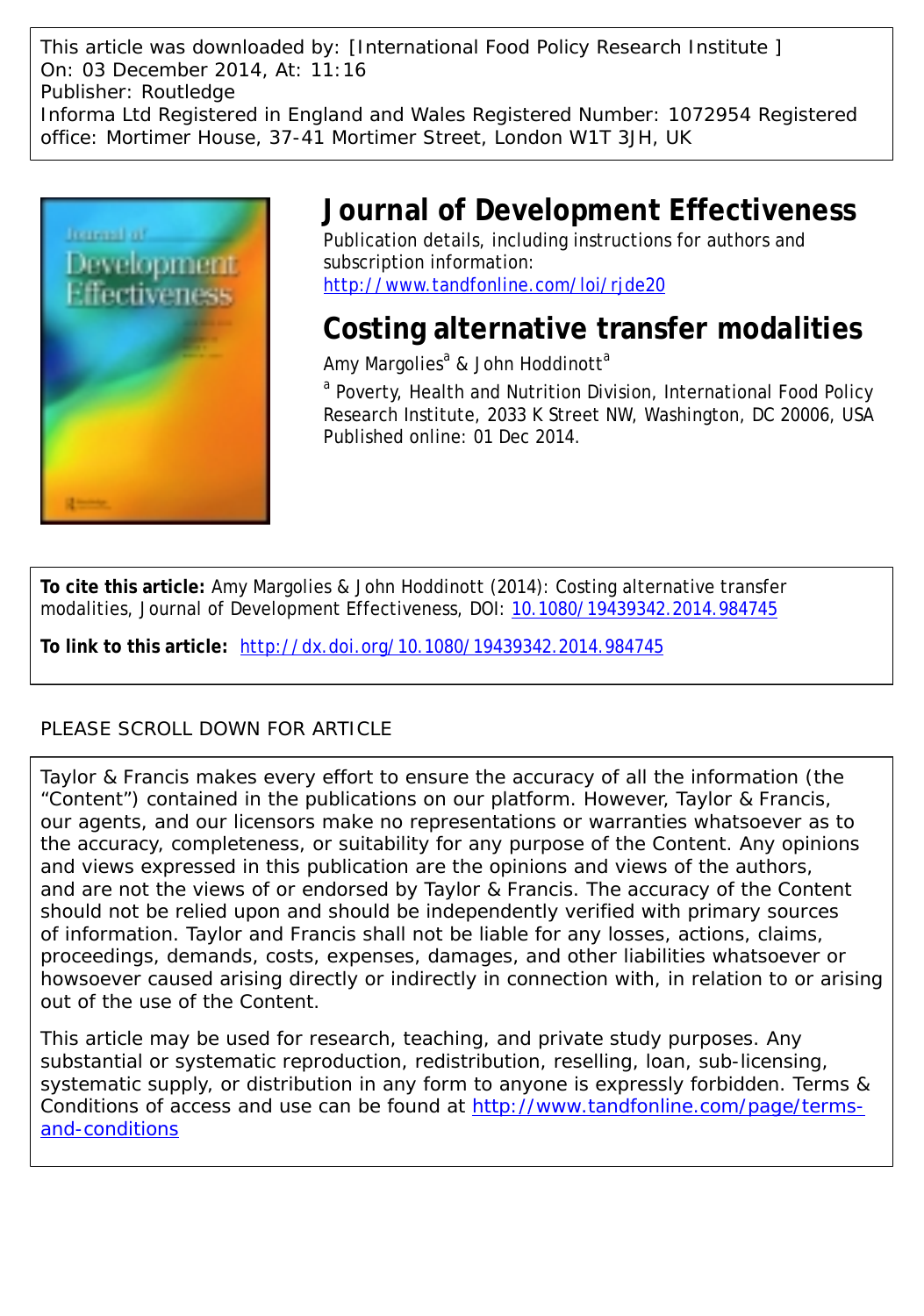

### Costing alternative transfer modalities

Amy Margolies and John Hoddinott\*

Poverty, Health and Nutrition Division, International Food Policy Research Institute, 2033 K Street NW, Washington, DC 20006, USA

Discussions regarding the merits of cash and food transfers focus on their relative impacts. Much less is known about their relative costs. Activity-based costing methods are applied to interventions situated in Ecuador, Niger, Uganda, and Yemen, finding that the per-transfer cost of providing cash is always less than food. Given the budget for these interventions, an additional 44,769 people could have received assistance at no additional cost had cash been provided instead of food. This suggests a significant opportunity cost in terms of reduced coverage when higher cost transfer modalities are used. Decisions to use cash or food transfers should consider both impacts and costs.

Keywords: costing; social protection; food aid; cash transfers; multicountry

#### 1. Introduction

Many developing countries are increasing the size and scope of their social protection programmes. Undertaking this expansion successfully requires addressing a series of technical questions, including the intended target group, targeting mechanisms used to reach these beneficiaries, and the size and frequency of transfers and the transfer type – cash, food or other in-kind resource or some form of near-cash transfer such as a voucher. Cash transfers provide beneficiaries with more choice in the use of the transfer, but governments may wish to use in-kind transfers so as to paternalistically promote the consumption of certain goods (Cunha [2014\)](#page-16-0). While cash transfers are not appropriate when markets function poorly or when prices are rising (Maxwell, Lentz, and Barrett [2008](#page-16-0)), international experience suggests that cash can be delivered more quickly than food (Lentz, Passarelli, and Barrett [2013](#page-16-0)). The choice of transfer type has long produced a polarised and acrimonious debate (Devereux [2006](#page-16-0)). More recently, efforts have been made to assess in a more rigorous fashion the relative benefits of cash, food, and nearcash transfers (see Hidrobo et al. [2014](#page-16-0) for a summary.). However, benefits of any given transfer modality must be assessed against the cost of their delivery. As an example, from the perspective of programme designers, if one modality produces only a modest increase in benefits relative to another, but is considerably more expensive to implement, it may be more desirable to use the less effective modality but reach a larger population.

Relative to the number of studies that assess the impact of social protection interventions, much less is known about implementation costs. Less than a quarter of the social protection programmes listed in Coady, Grosh, and Hoddinott ([2004\)](#page-16-0) have costing information, and Grosh et al.'s [\(2008](#page-16-0)) magisterial review of social protection interventions also contains relatively few studies with costing data. Caldés, Coady, and Maluccio ([2006\)](#page-16-0)

<sup>\*</sup>Corresponding author. Email: J.Hoddinott@cgiar.org.

This work was undertaken as part of the CGIAR Research Program on Policies, Institutions, and Markets (PIM) led by the International Food Policy Research Institute (IFPRI).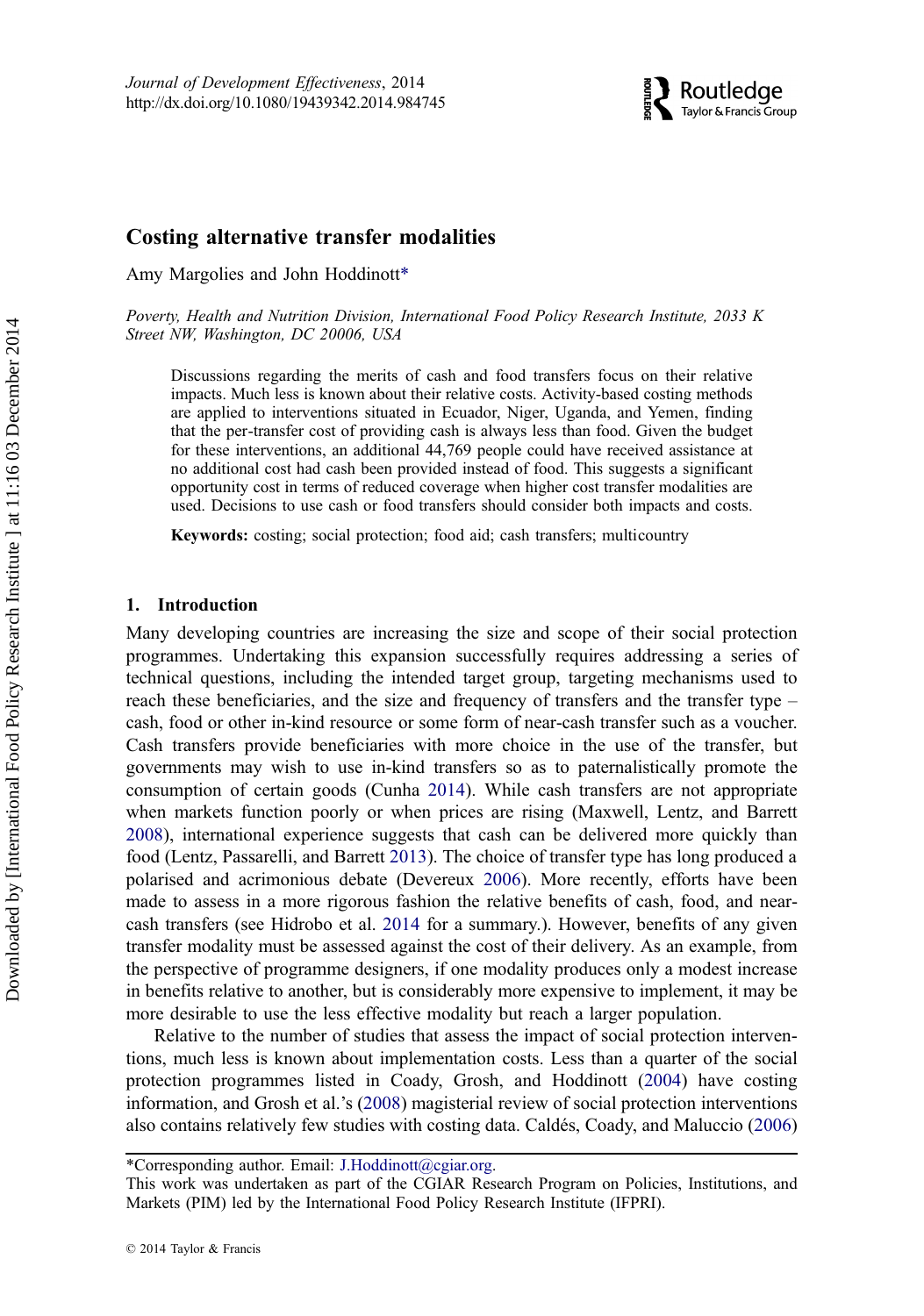provide examples of how to assess the costs of a conditional cash transfer programme, and Harou et al. [\(2013](#page-16-0)) and Lentz, Passarelli, and Barrett [\(2013\)](#page-16-0) compare costs of alternative means of procuring food. But while it is frequently asserted that cash is cheaper to deliver than food, evidence of the magnitude of these relative cost differences is hard to come by.

Within this context, this article makes two contributions. First, we show how an adaptation of a method used in the health economics literature can provide estimates of the full economic costs of alternative transfer modalities. Second, we apply this method to compare the costs of delivering food or cash (and in one case, vouchers) to beneficiaries in interventions situated in four very different contexts, peri-urban Ecuador, semi-pastoral Niger, rural northern Uganda, and smallholder settlements in Yemen. A feature of these comparisons is that all other aspects of the interventions – the targeting of beneficiaries, the size and duration of transfers, and so on – were designed to be the same for these different transfer modalities in each country. This means that our comparisons of the cost of delivering alternative modalities are not confounded by other differences in programme design.

The article is organised as follows. Section 2 provides contextual information on the four-country study. [Section 3](#page-3-0) describes the methods for calculating these comparative costs, using the Ecuador case study as an example. [Section 4](#page-7-0) gives results for all four countries. [Section 5](#page-11-0) extends the analysis by relaxing assumptions we make about the cost of sourcing food. [Section 6](#page-13-0) further extends the analysis to assess the opportunity costs associated with choosing higher-cost transfer modalities, and [Section 7](#page-15-0) concludes.

#### 2. The four-country study

In partnership with the World Food Programme (WFP), we participated in a four-country study to assess the comparative performance of cash transfers, food payments, and vouchers on household food security. The studies in Ecuador, Uganda, Niger, and Yemen were carried out over the period 2010–2012. In all countries, an experimental design was used with modalities (cash, food, and vouchers) randomly assigned at a locality (village or neighbourhood level). Timing, frequency, and value of transfers were equalised to the extent possible across modalities, thus ensuring that differences in outcomes were attributable to the modality and not to other confounding factors. All studies took place in localities with well-functioning grain markets. The four countries were chosen to cover the range of contexts in which WFP works. In Ecuador, the pilot was undertaken in an urban area with a refugee population, with easy access to banks and markets selling a wide range of foods. The study in Niger represents a rural, classic Sahelian food security setting with very poor households facing severe seasonal food shortages. The Uganda study was also undertaken in a rural setting in the north, but was additionally a postconflict area. The Yemen intervention took place in a poor and conflictprone setting in which there were concerns that cash would be used to purchase *qat*, a mild narcotic that is widely consumed.

In Ecuador, unconditional transfers were made in two Northern provinces (Carchi and Sucumbíos) with a large concentration of Colombian refugees and poor host Ecuadorians. Beneficiaries were randomised at the barrio (neighbourhood) level to receive US\$40 cash transfers that were accessed from ATMs using a debit card; US\$40 in vouchers redeemable for specified foods in supermarkets; US\$40 in food: rice (24 kg), vegetable oil (4 L), lentils (8 kg), and canned sardines (8 cans of 0.425 kg). Transfers were received monthly for a 6-month period. All beneficiaries also received nutrition sensitisation training.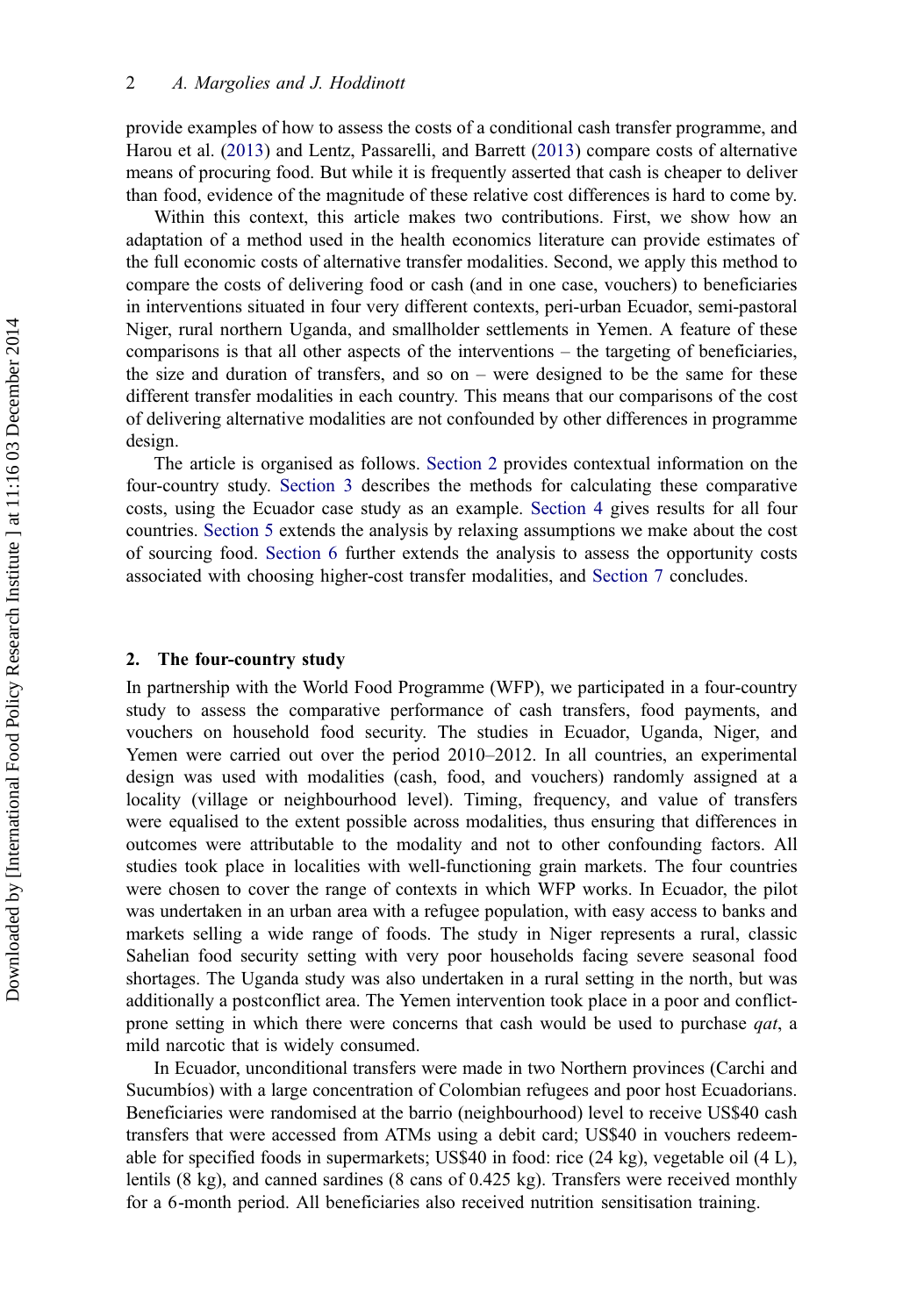<span id="page-3-0"></span>In Niger, transfers were provided conditional on public works for 3 months (all households) and unconditionally for 3 months (targeted households) in the Zinder region, where there are high levels of chronic and transitory food insecurity. The intervention site that was selected is well served by both local traders and also those moving grains between Niger and the nearby border with Nigeria. Beneficiaries were randomised at the worksite level to receive a cash payment of 25,000 West African CFA franc (US\$55) per month or an in-kind payment of 87.5 kg of cereals, 18 kg of pulses, and 3.5 kg of vegetable oil and salt. Payments were made every 2 weeks during public works and on a monthly basis for unconditional transfers. Cash payments were made via a mobile ATM that was transported to villages; each beneficiary received a debit card that was used to withdraw funds.

In northern Uganda, transfers were linked to children's enrolment in Early Childhood Development centres (preschools) in three districts of Karamoja – a poor, rugged, postconflict subregion with high seasonal food insecurity. For each child aged 3–5 years enrolled in preschool, beneficiaries were randomised at the preschool level to receive 25,500 UGX (Ugandan Shillings) (US\$10.25) in cash, added electronically to mobile money cards; or 25,500 UGX worth of food: multiple-micronutrient fortified corn soya blend, vitamin-A fortified oil, and sugar. Transfers were distributed every 6–8 weeks for 12 months (six transfer cycles). Transfers were made preferentially to the child's mother.

In Yemen, unconditional transfers were distributed in rural districts of two governorates (Hajjah and Ibb) with high baseline levels of food insecurity. Randomisation was done at the food distribution point (FDP) level. Each FDP is a school serving a cluster of neighbouring villages. Cash and food groups received three transfers each: a cash transfer of 10,000 Yemen riyals (YER) (US\$49) every 2 months beginning in November 2011; or a food basket consisting of 50 kg of fortified wheat flour and 5 L of oil in August 2011, October 2011, and April 2012. Prior to selecting these governorates, a market study was conducted to ensure that there was sufficient market penetration to ensure access to food by households receiving cash.

#### 3. Methods

In a typical programme budget, expenditures are grouped by category or line item. For a social protection intervention, these include the cost of transfers to beneficiaries, staff time, transport, materials, bank charges (for cash transfers), storage (for in-kind transfers such as food) and overhead costs such as office space, and management costs. While accounts based on these categories tell us how much it costs to administer an intervention, they are less helpful when we want to compare the relative costs of alternative transfer modalities. For example, staff costs are expressed in terms of salaries and benefits paid for all aspects of an intervention: design, selection of beneficiaries, oversight of implementation, reporting, and audit. Information from accounts expressed in this way cannot tell us if it would be cheaper to shift from one transfer modality to another. Instead, we need a means of allocating all project costs to the different activities involved in implementing a transfer programme.

One such approach is the activity-based costing–ingredients (ABC–I) method. This approach combines activity-based accounting methods with the 'ingredients' method, which calculates programme costs from inputs, input quantities, and input unit costs (Kaplan and Anderson [2004](#page-16-0); Fiedler, Villalobos, and de Mattos [2008](#page-16-0); Tan-Torres Edejer et al.  $2003$ ).<sup>[1](#page-16-0)</sup> Note that our interest is in costing out the activities specifically associated with delivering cash transfers, food transfers, and vouchers. We are not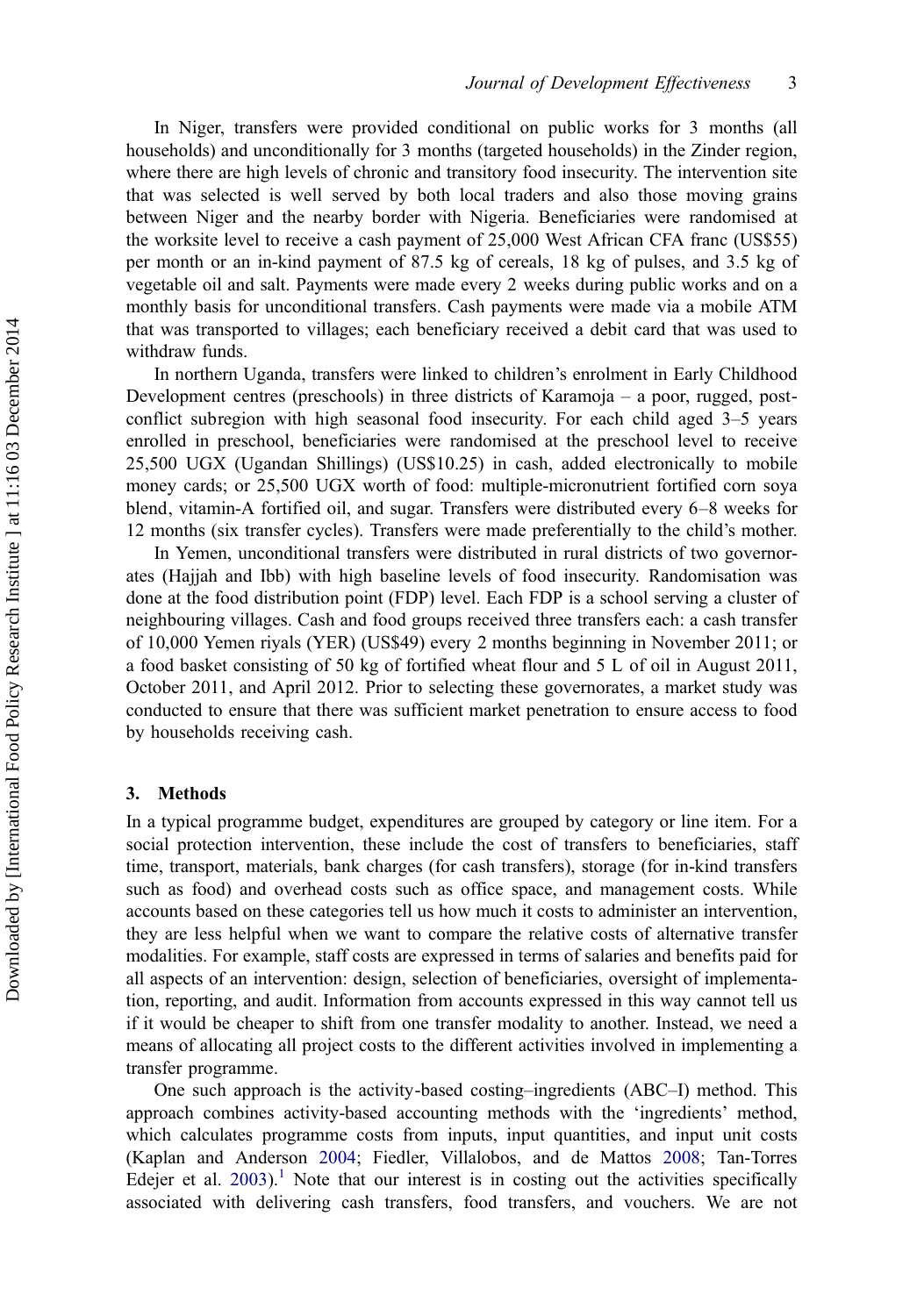interested in the costs that are common across all transfer modalities, such as those associated with beneficiary selection; rather, we are concerned with costs specific to a given transfer modality.

Understanding the 'ingredients', activities and associated costs of a modality requires detailed understanding of how these modalities are implemented. As outlined in Kaplan and Anderson ([2004\)](#page-16-0), we rely on three methods: focus group discussions with programme staff; key informant interviews with implementers and managers; and a limited amount of direct observation.<sup>[2](#page-16-0)</sup> Our initial focus group discussions played an especially important role to develop the initial list of activities for each modality. We refined the lists through further communication with key informants and direct observation. We then developed an understanding of how much time it took to complete these activities. We implemented a staff time allocation questionnaire that was distributed to all WFP employees who were directly involved in any component of programme operations; data from these questionnaires were reviewed in small-group discussions to verify accuracy and resolve ambiguities. The questionnaire provided the crucial information on the cost of staff time spent on different programme-related activities. WFP also shared data from their internal accounting system, WINGS (WFP Information Network and Global System), which provided us with information on the cost of material inputs (for example, the cost of printing vouchers).

#### 3.1. Ecuador case study

[Table 1](#page-5-0) provides a detailed breakdown of the modality-specific costs for the Ecuador case study, disaggregating by labour (largely WFP staff costs) and materials, services, transport, and other nonlabour costs. The first set of rows describes the costs associated with the cash transfers. Cash payments to beneficiaries were made monthly by transferring US\$40 onto a preprogrammed debit card that could be used in an ATM. Implementing this process required identifying and contracting with a bank who was willing to provide this service, paying the costs associated with the production of the debit cards, wire fees associated with transferring funds from WFP to the bank, and staff costs associated with monitoring this payment process. For example, staff monitoring costs could include troubleshooting when beneficiaries had difficulties using their debit cards and spot checks to make sure that beneficiaries were not being denied access to ATMs.

Similarly, a variety of activities were necessary for the implementation of the voucher modality. The first activity was the assessment, selection, and establishment of contractual agreements with supermarkets. Staff time was then needed to design a voucher that was readily identifiable as a voucher and was resistant to tampering or duplication. Material resources in the form of paper and printing costs were necessary to produce the vouchers for distribution to beneficiaries. WFP staff conducted voucher distribution, ensuring that beneficiary IDs were matched with voucher serial numbers. Supermarkets collected used vouchers on a monthly basis and submitted them to WFP suboffices in addition to a liquidation report that included collated and printed receipts of purchases with signature. The WFP suboffice counted and verified liquidation reports and reconciled them with the supermarket vouchers, checking ID numbers in their beneficiary database. Liquidated vouchers were sent to the WFP country headquarters, where they are reviewed and confirmed. The country office then sent an order of payment through the WINGS finance system and notified the bank to initiate payment. The partner bank then executed payments to the participating supermarkets for the amounts specified in the redeemed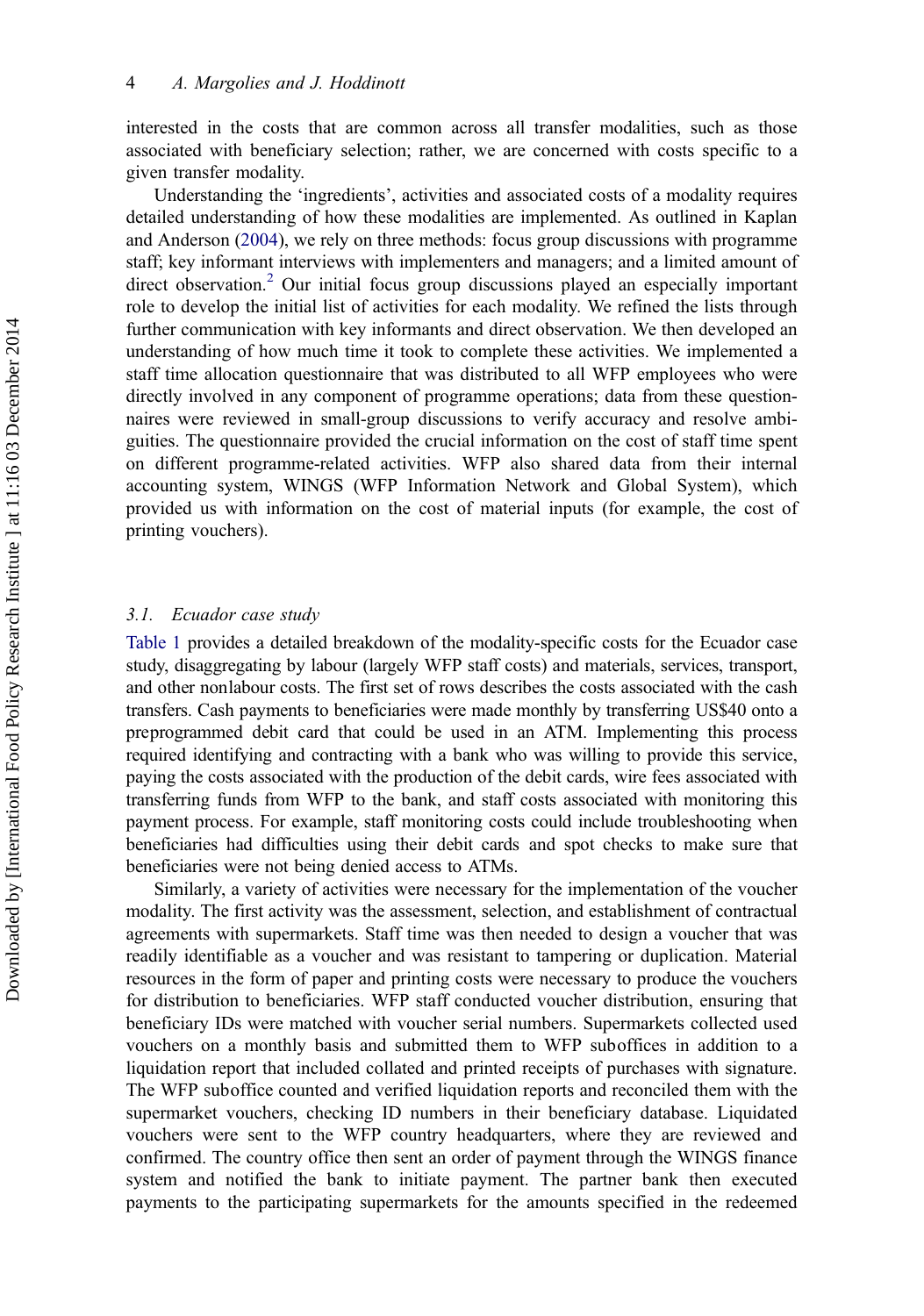<span id="page-5-0"></span>

Downloaded by [International Food Policy Research Institute ] at 11:16 03 December 2014 Downloaded by [International Food Policy Research Institute ] at 11:16 03 December 2014

Table 1. Activity-based costing for Ecuador cash-food-voucher study. Table 1. Activity-based costing for Ecuador cash-food-voucher study.

Source: Authors' calculations. Source: Authors' calculations.

Journal of Development Effectiveness 5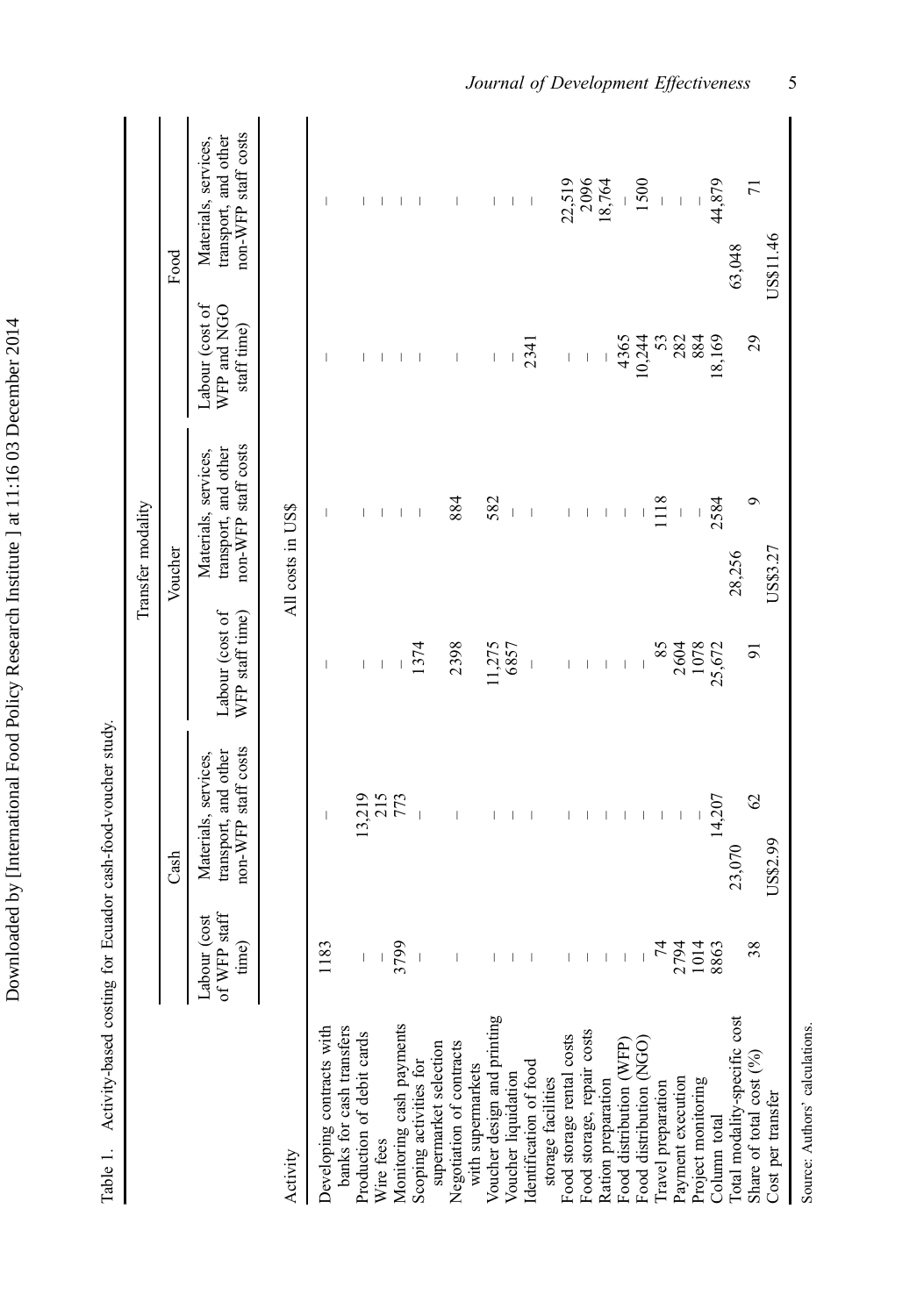vouchers. As a final step, WFP updated its database to reflect the full liquidation of vouchers issued.

The modality-specific costs for the food transfer centre on those costs unique to moving commodities – namely storage, packing, and distribution. Activity costs for food encompassed work conducted in the warehouse for the monitoring of logistics for shipments, product inventory, and supervision of ration preparation and packaging. WFP contracted two locally based international nongovernmental organisations (NGOs) to conduct distribution activities in the subregions of Carchi and Sucumbíos and so both WFP and NGO labour costs are included. As each WFP programme requires a different selection of commodity type and quantity, preparation and repackaging of rations is necessary to appropriately fit the desired composition of the food basket. There are also human resource costs for WFP to manage the storage of these commodities in their warehouses until they are transferred to the implementing partner NGOs for regional distribution. Other food-handling-related costs included monthly rental costs for NGO warehouses as well as those material costs for repairs and investment in facilities. WFP staff costs were incurred for transport of commodities to warehouses, and the NGO partners had both staffing and material costs for cars, gas, and maintenance for the food distribution activities that included moving commodities and delivery to programme beneficiaries.

Note that these calculations largely exclude activities common to all modalities. These include items such as overhead costs for offices, data monitoring, or the selection of beneficiaries for programme participants. However, some common costs differ slightly depending on the modality. For example, in Uganda, the cost of producing ID cards was higher for cash than food as the cash card had a photo instead of the simple printed food ration card. In Yemen, both food and cash required mobilisation and sensitisation costs to make participants aware of the programme activities; however, as cash was a newer modality type, more staff time was invested. In Ecuador, administrative and logistics procedures for programme operations, such as preparation for staff travel, the execution of payments (through finance department), and monitoring of programme activities (collecting data to verify delivery of transfer, and so on), differed slightly by modality.

The last four rows of [Table 1](#page-5-0) summarise the Ecuador data by transfer modality. There are several findings of note. Suppose we only observed the non-WFP staff costs, such as materials, services, and transport. [Table 1](#page-5-0) indicates that vouchers were the least cost transfer modality for this category, requiring an expenditure of only US\$2584. Relative to vouchers, cash transfers would seem to be much more expensive, requiring US\$14,207 to administer. The non-WFP staff costs of food transfers are three times that of cash, US\$44,879. However, once we account for WFP staff costs, the relative positions of cash and vouchers change. Vouchers required substantially more staff time to administer, US\$25,672, compared to US\$8863 for cash. Food transfers required US\$18,169. The total modality-specific costs were US\$23,070 for cash, US\$28,256 for vouchers, and US\$63,048 for food.

Two additional comments are worth making. First, based on these data, we can calculate a cost transfer value (Caldés, Coady, and Maluccio [2006\)](#page-16-0). Modality-specific costs are the sum of all material and staff-based costs unique to that modality. Subsequently, the modality-specific cost transfer value is this total cost divided by the total number of transfers distributed for that modality. To provide an example, in the case of cash in Ecuador, the total modality-specific cost of cash was US\$23,070. The total number of transfers delivered across six rounds of distribution was 7705. The cost per transfer is thus USD\$2.99.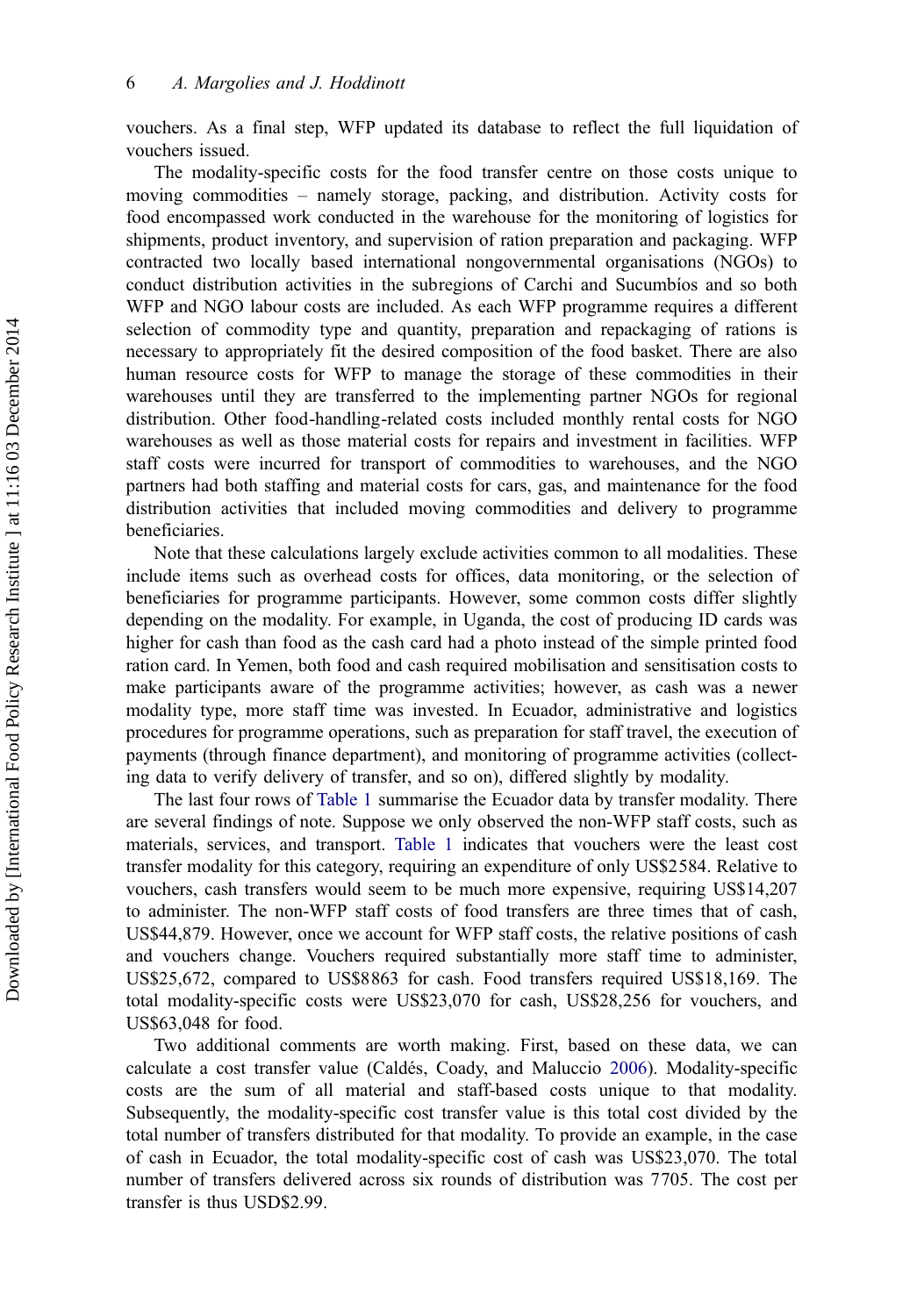<span id="page-7-0"></span>Second, there is a distinction between fixed and variable costs. Would we get the same pattern if this intervention had lasted 1 year or longer rather than 6 months? In the case of Ecuador, both cash and vouchers have fixed costs of setting up contracts and operations with the banks and supermarkets, respectively. The variable costs of these modalities, however, will incur minimal increases along with extended programme duration, as the variable costs of printing extra vouchers or production of extra debit cards and associated fees are low. One might also expect to see a smoothing of staff time invested in these modalities as well as the effort involved in setting up new programme pilots being more labour-intensive than a previously established modality, such as the food transfer. In the case of food, the rental of the storage facility can be assumed to be a fixed cost, assuming that the volume of food transferred does not increase to the extent that additional storage space is required. However, food incurs fixed significant costs, for instance, the cost of transport for distribution, packaging, and preparation of rations. For example, the per-unit cost of packaging a ration remains constant even if the volume of rations transferred increases. Inasmuch, we would not foresee the cost of the food transfer to decrease over time. Conversely, the costs of cash and vouchers could decrease due to low variable costs and to economies of scale. To see the effect of this, suppose we extend each programme by 6 months so that additional transfers are made. A rough calculation, on the strong assumption that no other costs change, suggests that this would decrease modality-specific costs per transfer across all programme modalities. However, the potential decrease in cost per transfer is greater in the cash modality (–62%, from US\$2.99 to US\$1.13) than in the case of vouchers  $(-17\%$ , from US\$3.27 to US\$2.73) or food  $(-4\%$ , from US\$11.46 to US\$11.03).

#### 4. Results

We apply the ABC-I method to three country studies of WFP programmes in Ecuador, Uganda, and Yemen. The principal cost drivers for each country are found in [Table 2](#page-8-0); results are found in [Table 3.](#page-9-0) Cost centres (categories) were standardised to facilitate groupings of related activities across country contexts. For example, in one country, fumigation costs for warehousing food rations may have been a cost ingredient for the food modality, but was not necessary in another country. The activity cost of 'Food storage and Packaging' aggregates those cost ingredients that may not be the same across country contexts, but which are nonetheless appropriate inputs into that cost category. The activity cost centre groupings allowed for analysis across country contexts, despite some variation in actual inputs and subactivities. The principal activities for each modality and country are listed in [Tables 2](#page-8-0) and [3.](#page-9-0)

Calculation of modality-specific costs for the fourth country in [Tables 2](#page-8-0) and [3,](#page-9-0) Niger, did not require the ABC-I method. Programme implementation was subcontracted to several Nigerien NGOs who were responsible for overseeing public works operations, selecting beneficiaries for the unconditional transfers, and making both food and cash payments. In villages selected for cash transfers, these NGOs charged WFP a 6 per cent fee based on the value of cash transfers that were made. In villages selected for food transfers, payments to these NGOs were based on the cost of per metric ton of transporting and distributing food to beneficiaries. In addition to these costs, WFP was responsible for purchasing the debit cards used by beneficiaries and for transporting food to the NGOs operating in Zinder. $3$  Given these contractual arrangements, we are not able to separate out the cost of WFP staff time from materials, services, transport, and other non-WFP staff costs.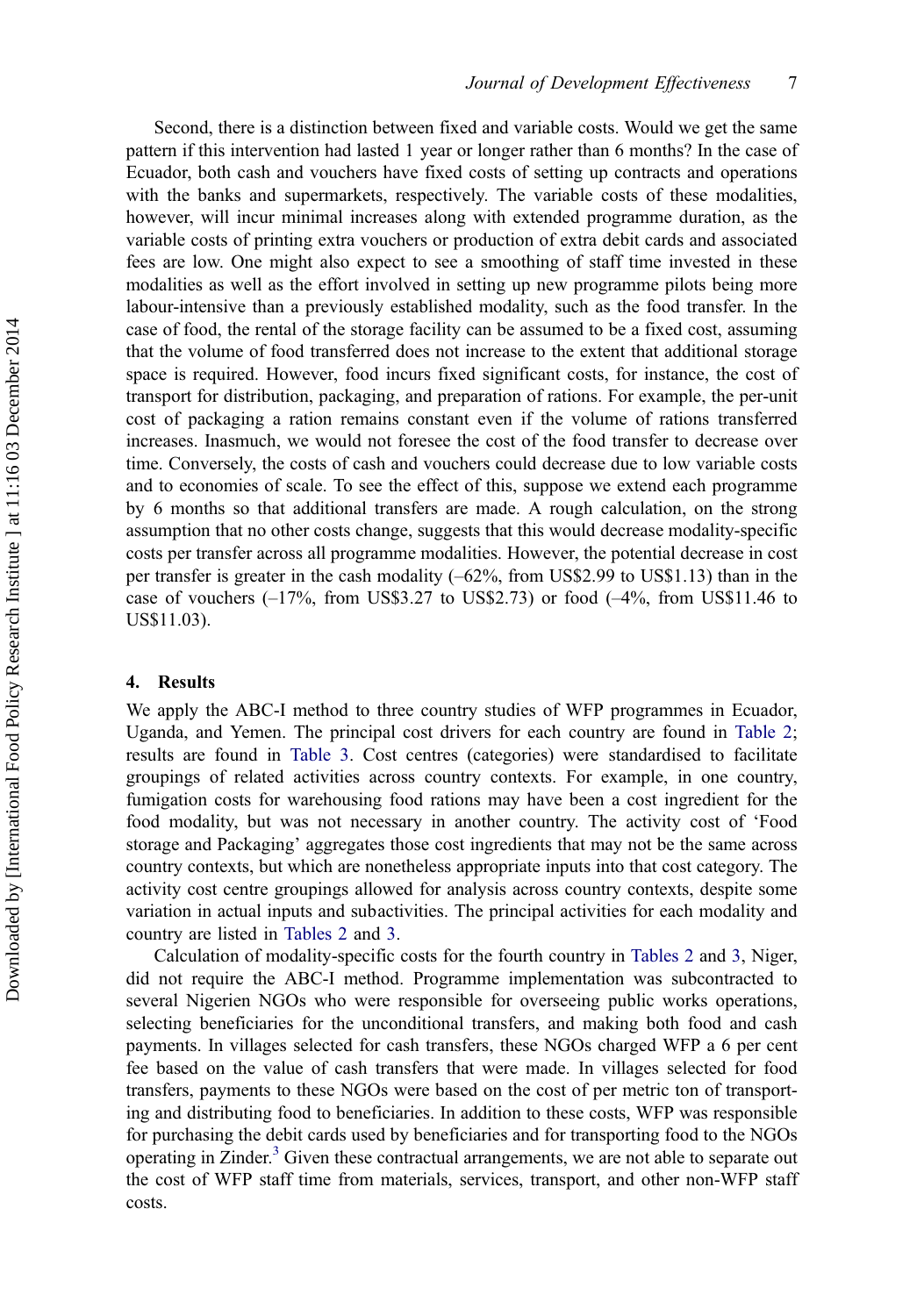| Cost category             | Ecuador                                                   | Uganda                                             | Yemen                                   | Niger                                                |
|---------------------------|-----------------------------------------------------------|----------------------------------------------------|-----------------------------------------|------------------------------------------------------|
| 1. Programme<br>logistics | Travel preparation                                        | Mobilisation and<br>sensitisation                  | Mobilisation and<br>sensitisation       |                                                      |
|                           | Finance                                                   | Design and<br>implementation                       | Implementation                          |                                                      |
|                           | Project monitoring                                        | Finance<br>Project monitoring                      | Finance<br>Project monitoring           |                                                      |
| 2. Voucher<br>costs       | Scoping activities for<br>supermarkets<br>Negotiation of  |                                                    |                                         |                                                      |
|                           | supermarket<br>contracts                                  |                                                    |                                         |                                                      |
|                           | Design and Printing<br>of vouchers                        |                                                    |                                         |                                                      |
| 3. Cash costs             | Voucher liquidation<br>Developing contracts<br>with banks | Production of photo<br><b>ID</b> cards             | Wire (post office)<br>transaction) fees | Production of<br>debit cards                         |
|                           | Production of debit<br>cards                              | Wire (Bank $&$ SIM)<br>fees                        |                                         | Fees charged<br>as a $\%$ of<br>funds<br>transferred |
|                           | Wire (bank) fees                                          | Travel                                             |                                         |                                                      |
| 4. Food costs             | Identification of<br>storage facilities                   | Mobilisation and<br>sensitisation                  | Food storage rental<br>costs            | Transport to<br>local<br>storage<br>facilities       |
|                           | Food storage rental<br>& maintenance                      | Food storage rental<br>& maintenance               | Food storage<br>maintenance costs       | Transport to<br>villages                             |
|                           | Production of ration<br>cards                             | Production of ration<br>cards                      | Production of ration<br>cards           | Ration<br>preparation                                |
|                           | Ration preparation                                        | Ration preparation                                 | Ration preparation                      | Food<br>distribution                                 |
|                           | Food distribution<br>(WFP $& NGOs$ )                      | Food distribution<br>(WFP $& NGO$ )                | Food distribution                       |                                                      |
|                           | Security & Insurance                                      | $Q&Q$ surveys <sup>a</sup><br>Security & insurance | $Q&Q$ surveys<br>Security & insurance   |                                                      |

<span id="page-8-0"></span>Table 2. Cost drivers, by country.

Note: <sup>a</sup>Quantity and quality Surveys: quality checks to ensure that food rations are not spoilt.

Across all countries, the per-transfer cost of providing cash is always less than that for food. The per-transfer cost of cash ranges within a fairly narrow band, between US\$2.89 per transfer in Niger and US\$3.24 per transfer in Uganda. The cost per food transfer varies more widely across countries, reflecting the different settings where these transfers take place. The cost of making a food transfer ranged from US\$6.41 (Uganda) to US\$11.46 (Ecuador). On a per transfer basis, cash costs US\$3.17 less to deliver to a beneficiary in Uganda; US\$6.80, in Yemen; US\$7.38, in Niger; and US\$8.47, in Ecuador. We note that the key comparisons are those within and not across countries. Cross-country differences reflect differences in programme design as well as differences in wages, transport, and other costs.

A principal cost driver across all countries for food transfer modality is distribution and transport of commodities. The distribution cost category is inclusive of land transport in-country, including movement from central storage facilities to regional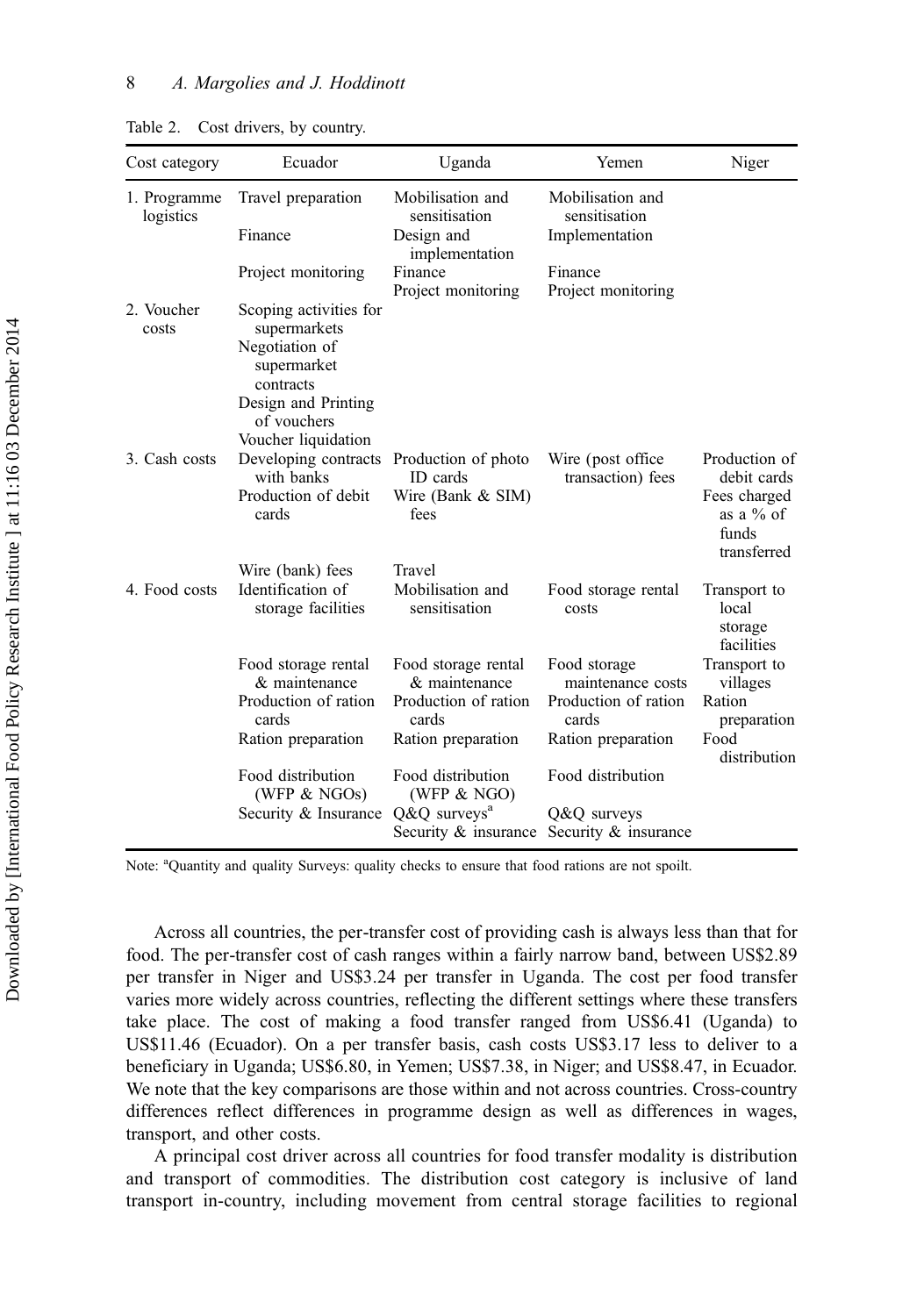<span id="page-9-0"></span>

|                                                                                                                                                                   |             |     | Ecuador  |              |                 |               |        |                        | Uganda |                                  |               |               | Yemen   |                           |                  | Niger                    |
|-------------------------------------------------------------------------------------------------------------------------------------------------------------------|-------------|-----|----------|--------------|-----------------|---------------|--------|------------------------|--------|----------------------------------|---------------|---------------|---------|---------------------------|------------------|--------------------------|
| Modality type                                                                                                                                                     | Voucher     |     | Cash     |              | Food            |               | Cash   |                        |        | Food                             |               | Cash          | Food    |                           | ්ය               | Food                     |
| Cost type                                                                                                                                                         |             | (2) |          | $\odot$      |                 | $\widehat{c}$ | Ξ      | $\widehat{\mathbb{C}}$ |        | $\widehat{c}$                    |               | $\widehat{c}$ |         | $\widehat{\alpha}$        |                  | ପ୍                       |
| . Programme                                                                                                                                                       | 3767        |     | 3882     |              | 1219            |               | 34,801 |                        | 36,209 |                                  | 191 35,520    |               | 9036    |                           |                  |                          |
| 2. Voucher costs<br>logistics                                                                                                                                     | 21,905 2584 |     |          |              | I               |               |        |                        | I      |                                  |               |               |         | I                         | I                | I                        |
| 3. Cash costs                                                                                                                                                     |             |     | 4982     | <b>1.207</b> |                 |               | 5668   | 27,164                 |        |                                  |               | 1,640 44,034  |         |                           |                  | I                        |
| 4. Food costs                                                                                                                                                     |             |     |          |              | $16,950$ 44,879 |               |        |                        |        |                                  |               |               |         |                           | I                | I                        |
| Column total                                                                                                                                                      | 25,672 2584 |     | 8864 14  | 1,207        | 18,169 44,879   |               |        | 40,369 27,164          |        | 21,417 145,506<br>57,626 145,697 | 47,160 44,034 |               |         | 219,822<br>75,114 219,822 |                  | $\overline{\phantom{a}}$ |
| Total cost                                                                                                                                                        | 28,256      |     | 23,071   |              | 63,048          |               | 67,533 |                        |        | 203,323                          | 91,194        |               | 294,936 |                           |                  |                          |
| Number of                                                                                                                                                         | $[1441]$    |     | [1284]   |              | [917]           |               | [2972] |                        |        | [4530]                           | [9985]        |               | [9985]  |                           | 31,148<br>[1198] | 98,917<br>[1070]         |
| Cost per transfer:<br>beneficiaries:                                                                                                                              | US\$3.27    |     | US\$2.99 |              | US\$11.46       |               |        | JS\$3.24               |        | JS\$6.41                         |               | JS\$3.04      |         | JS\$9.84                  | <b>JS\$2.89</b>  | JS\$10.27                |
| Source: Authors' calculations. (1) Labour. (2) Materials, services, transport, and other non-WFP staff costs.<br>Note: All monetary amounts are expressed in USD. |             |     |          |              |                 |               |        |                        |        |                                  |               |               |         |                           |                  |                          |

Modality-specific transfer costs in Ecuador, Uganda, Yemen, and Niger. Table 3. Modality-specific transfer costs in Ecuador, Uganda, Yemen, and Niger. Table 3. 9

Journal of Development Effectiveness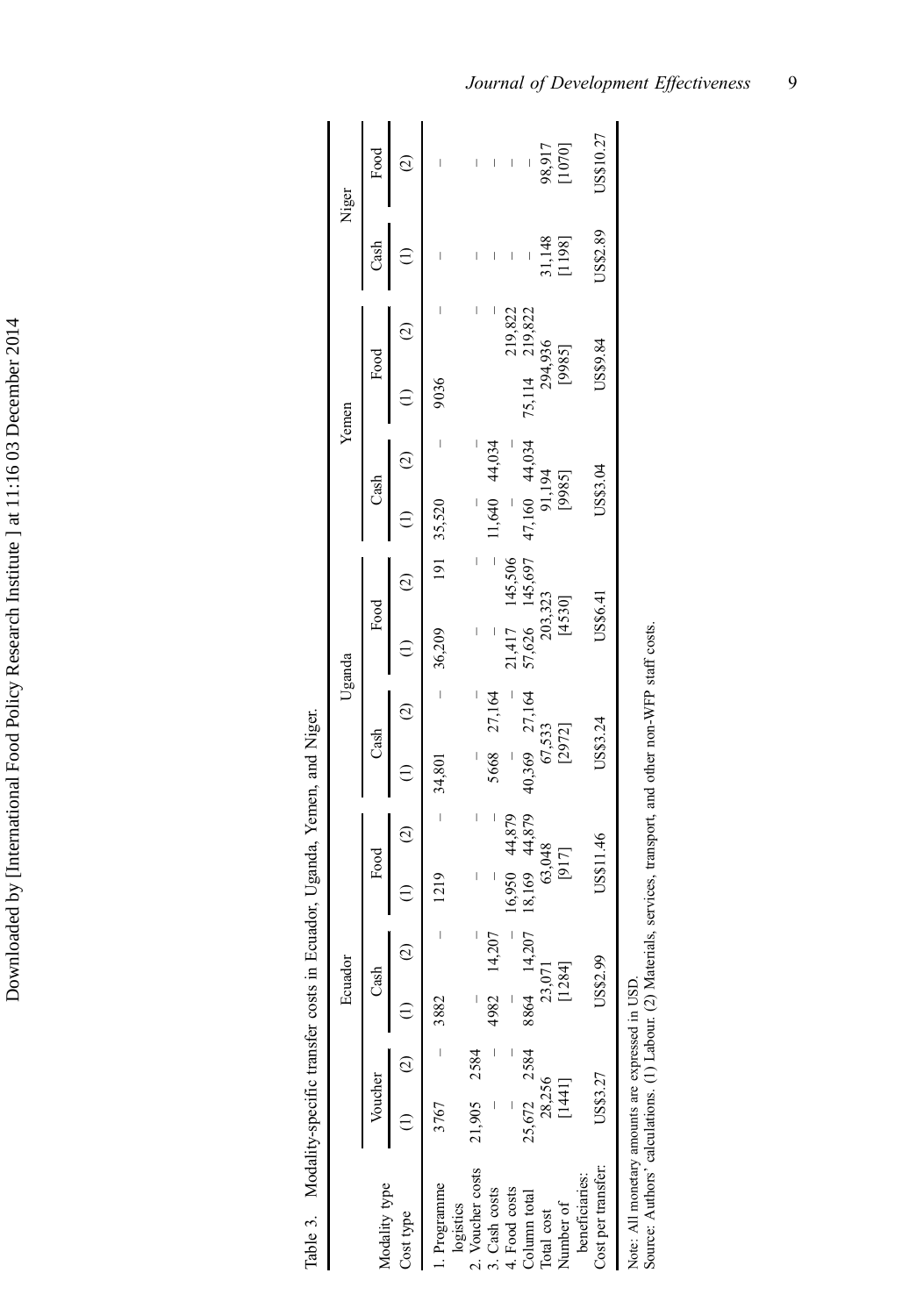facilities, transport cost of delivery to distribution points, as well as any associated insurance or human resource costs necessary to complete those activities. Thus, the cost of distribution varies in accordance with geographic context and dispersion of delivery sites. Transport costs can also be affected by the price of fuel, drivers' wages, and other transport-related inputs. Note that, given the volume of these transfers, and the fact that they must all be transported by road, there is little possibility of exploiting economies of scale in distribution. Examining human resource costs for the food modality across the three countries, the most labour-intensive activities were for distribution and monitoring in Uganda and Ecuador and for the logistics of implementation in Yemen. The difference in distribution costs between Ecuador, Uganda, and Yemen can be explained partially by these geographic differences (peri-urban in Ecuador and rural in Uganda and Yemen). In Ecuador, the costs of storage were more expensive than the distribution, as it covered both the costs of WFP storage and partner NGOs in the subregions. However, as distribution sites were located close to beneficiary households, participants travelled to local storage sites to collect their transfers. By contrast, Yemen households were more dispersed and in less secure areas; food shipments had to be brought directly to villages. In the case of Yemen, cash beneficiaries travelled further (to post offices) to collect their transfers.

The breakdown of cash-related costs reveals that the major cost driver for this modality is the execution of payments, which is the transaction fee charged by the partnering organisation for the release of cash payments. These fees were approximately 3 per cent in Ecuador, Uganda, and Yemen. In Niger, the bank fee was considerably higher, 6 per cent.

Since cash transfers were introduced only for these studies, calculation of average costs per beneficiary for cash entails a more straightforward measure of total costs divided by the number of beneficiaries reached. But note that it is very likely that some set-up costs of the food distribution system are not captured in the measures of total costs for food (since these set-up costs were incurred many years ago), while setup costs of the cash distribution are captured in the measures of total costs for cash (since these set-up costs were incurred during the study). In particular, because the cash modality was a new endeavour, start-up activities for cash (such as re-verification, security, and other measures) required labour and human resources, while analogous activities for the food modality had been incurred long before the study period and did not appear in project financial records. Interestingly, despite the initial costs required for start-up of cash, in all three countries (Ecuador, Yemen, and Uganda), the amount of human resource cost of cash relative to that of food per beneficiary was significantly greater and was nearly double in the cases of Ecuador and Yemen. In other words, despite the fact that food was a well-established programme modality, the human resource costs were still significant.

A caveat to these results is that differences in the location and operations of distribution points can affect the calculation of modality-specific transfer costs. Hypothetically, if there is only one cash distribution point in a district but multiple FDPs, the cost of delivering food will be ceteris paribus higher than the cost of providing cash. Cash would appear less expensive to deliver, but only because the cost of accessing transfers had been shifted from the programme to the beneficiary. The household surveys that took place alongside these interventions included a set of questions on the cost of travelling to payment sites, the cost of transport home, the time spent travelling to payment sites, and the time spent at the distribution point waiting for payment. These are shown in [Table 4.](#page-9-0) There is no meaningful difference in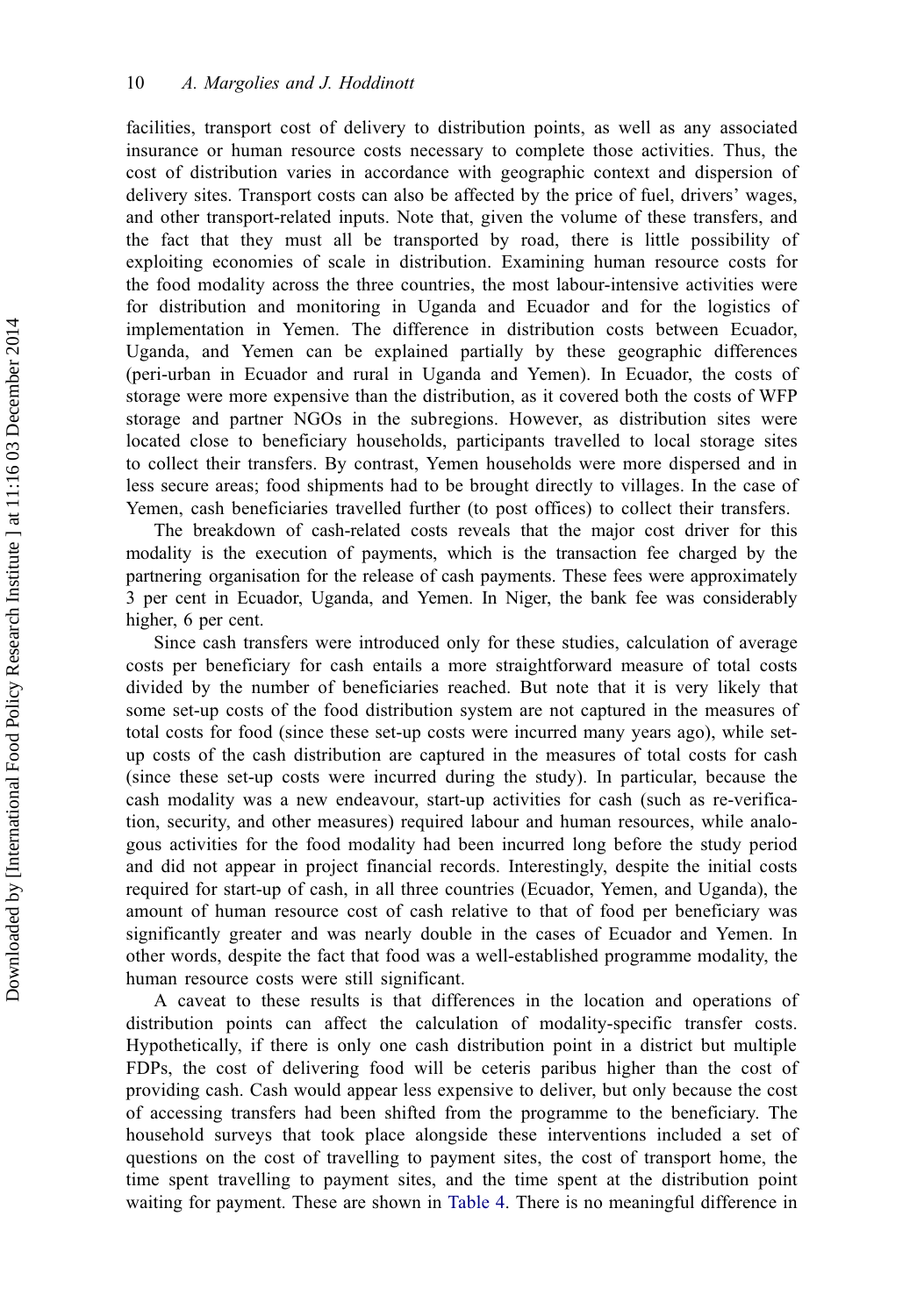|                                                                               |                   | Ecuador |     | Uganda |      | Yemen |                     |     | Niger |
|-------------------------------------------------------------------------------|-------------------|---------|-----|--------|------|-------|---------------------|-----|-------|
| Modality type                                                                 | Voucher Cash Food |         |     | Cash   | Food |       | Cash Food Cash Food |     |       |
| Time costs                                                                    |                   |         |     |        |      |       |                     |     |       |
| One way travel to payment<br>point (min)                                      | 28                | 28      | 39  | 38     | 35   | 61    | 37                  |     |       |
| Waiting time at payment<br>point (min)                                        | 53                | 16      | 54  | 80     | 86   | 34    | 44                  |     |       |
| Total time spent obtaining<br>transfer (min)                                  | 109               | 72      | 132 | 156    | 156  | 158   | 112                 | 60  | 60    |
| Total time spent obtaining<br>transfer (hours)                                | 1.8               | 1.2     | 2.2 | 2.6    | 2.6  | 2.7   | 1.9                 | 1.0 | 1.0   |
| Monetary costs<br>Transport costs as a percentage<br>of transfer value $(\%)$ | 4.1               | 3.7     | 5.3 | 0.0    | 0.0  | 8.6   | 2.0                 | 0.0 | 0.8   |

<span id="page-11-0"></span>Table 4. Private costs of obtaining transfers.

Note: Total time spent obtaining transfer  $= (2 x \text{ one way travel time}) + \text{waiting time}.$ Source: Authors' calculations.

private cost – time or money – between obtaining food and cash transfers in Niger or Uganda, a result consistent with the fact that both were transported into the villages where beneficiaries reside. Private costs of obtaining food transfers were higher than those associated with cash transfers in Ecuador because the distribution of food took longer and because some households had to purchase transport to take their food rations home. In Yemen, beneficiaries had to travel to local post offices to obtain their cash transfers, whereas food was trucked into their villages, where distribution costs partially shifted to beneficiaries.

#### 5. Accounting for food procurement costs

Our comparative analysis has assumed that the costs of the transfers themselves do not differ across modality. The cost to WFP of the food in each ration is assumed to be equal to the value of each cash transfer. Since the value of the cash transfer was set to the amount required to purchase the food ration in the market, this assumption implicitly translates to assuming that the full cost to WFP for the food in each food ration is the market value of the food. So, for example, in the Ecuador case study, we assume that it costs WFP US\$40 to procure the food basket worth US\$40. However, suppose that WFP could procure the items in the Ecuador food basket at a cost below their US\$40 transfer value. If this were the case, it would narrow – and possibly reverse – the cost advantage of the cash modality. To assess this possibility, we worked with WFP staff to calculate the actual procurement costs for the food transfer modality, including the cost of commodities in food rations, external shipping costs, and staff time dedicated to pipeline and procurement activities for two countries where these data were available, Ecuador and Yemen. Results are shown in Table 5.

In Ecuador, most of the canned fish, rice, lentils, and oil that made up the food basket were procured locally. However, some vegetable oil and lentils were also obtained through international procurement. In order to assess any difference in cost of procurement by the WFP, we collected supplementary data to assess those costs of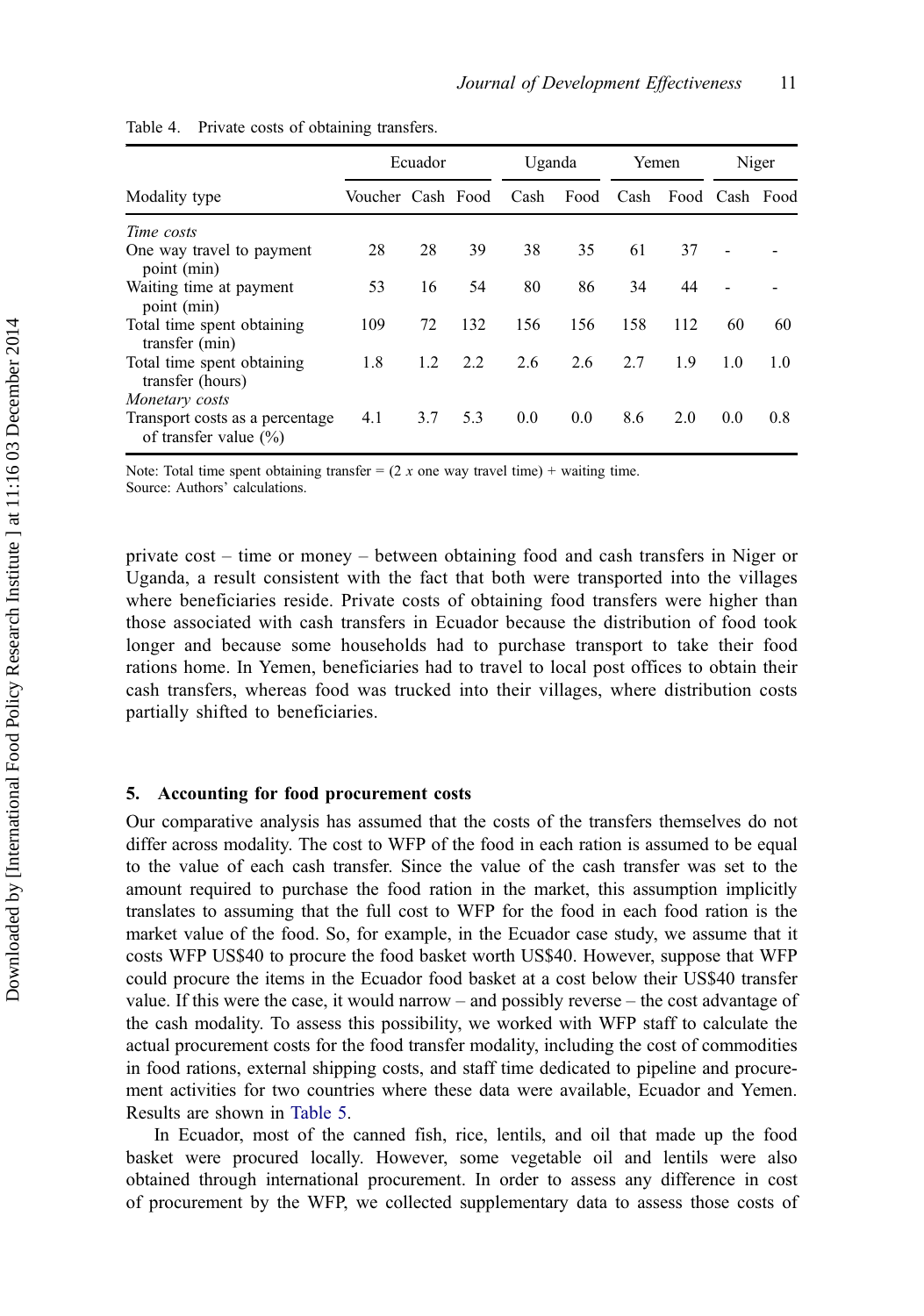<span id="page-12-0"></span>

|                                                                                               |         |                    |        | Ecuador                                                                                         |               |                    |        |                          | Yemen                          |           |
|-----------------------------------------------------------------------------------------------|---------|--------------------|--------|-------------------------------------------------------------------------------------------------|---------------|--------------------|--------|--------------------------|--------------------------------|-----------|
| Modality type                                                                                 |         | Cash               |        | <i>l</i> oucher                                                                                 | $_{\rm Food}$ |                    |        | $\mathop{\mathrm{Cash}}$ |                                | Food      |
| Cost type                                                                                     |         | $\widehat{\omega}$ |        |                                                                                                 |               | $\widehat{c}$      |        |                          |                                | ୍ବ        |
| . Programme logistics                                                                         | 3882    |                    | 3767   |                                                                                                 | 1219          |                    | 35,520 |                          | 9036                           | .067      |
| 2. Voucher costs                                                                              |         | I                  | 21,905 | 2584                                                                                            |               |                    |        |                          |                                |           |
| 3. Food costs                                                                                 |         |                    |        |                                                                                                 | 6,950         | 44,879             |        |                          | 48,878                         | 218,755   |
| 4. Cash costs                                                                                 | 4982    | 14,207             | I      |                                                                                                 |               |                    | 1,640  | 44,034                   |                                |           |
| 5. Procurement cost (food, cash, voucher)                                                     |         | 308,160            |        | 345,840                                                                                         |               |                    |        | 1,467,795                | $\begin{array}{c} \end{array}$ | ,085,809  |
| Column total                                                                                  | 8864    | 322.367            | 25,672 | 348,424                                                                                         | 8.169         | 256,572<br>301,451 | 47,160 | 1,511,829                | 57,914                         | 1,305,631 |
| Total cost                                                                                    | 331,231 |                    |        | 374,096                                                                                         |               | 319,620            |        | .,558,989                |                                | 1,463,545 |
| Number of beneficiaries                                                                       |         | [1284]             |        | [144]                                                                                           | [917]         |                    |        | [9985]                   |                                | [9985]    |
| Total cost per transfer                                                                       |         | JS\$42.99          |        | JS\$43.27                                                                                       |               | JS\$58.25          |        | JS\$52.04                |                                | JS\$48.85 |
| Note: All monetary amounts are expressed in USD<br>Source: Authors' calculations. (1) Cost of |         |                    |        | WFP staff time. (2) Materials, services, transport, procurement, and other non-WFP staff costs. |               |                    |        |                          |                                |           |

|        | ï<br>$\sim$                                        |
|--------|----------------------------------------------------|
|        | ;<br>֧֖֖֚֚֚֚֚֚֚֚֚֚֚֝֟֝֝֝֝֝֬֝֝֝֬֝֬֝֟֓֝֬֝֬֝֬֝֬֝֬֝֬֝֬ |
|        | l                                                  |
|        |                                                    |
|        |                                                    |
|        | I                                                  |
|        | uall umut.<br>j                                    |
| נ<br>ל | $\frac{1}{2}$                                      |
|        |                                                    |
|        |                                                    |
|        | ļ                                                  |
|        | j,                                                 |
|        |                                                    |
|        | l                                                  |
| i<br>⊃ | .<br>הייייים<br>5<br>j<br>י                        |

Table 5. Accounting for procurement costs in Ecuador and Yemen.

Table 5. Accounting for procurement costs in Ecuador and Yemen.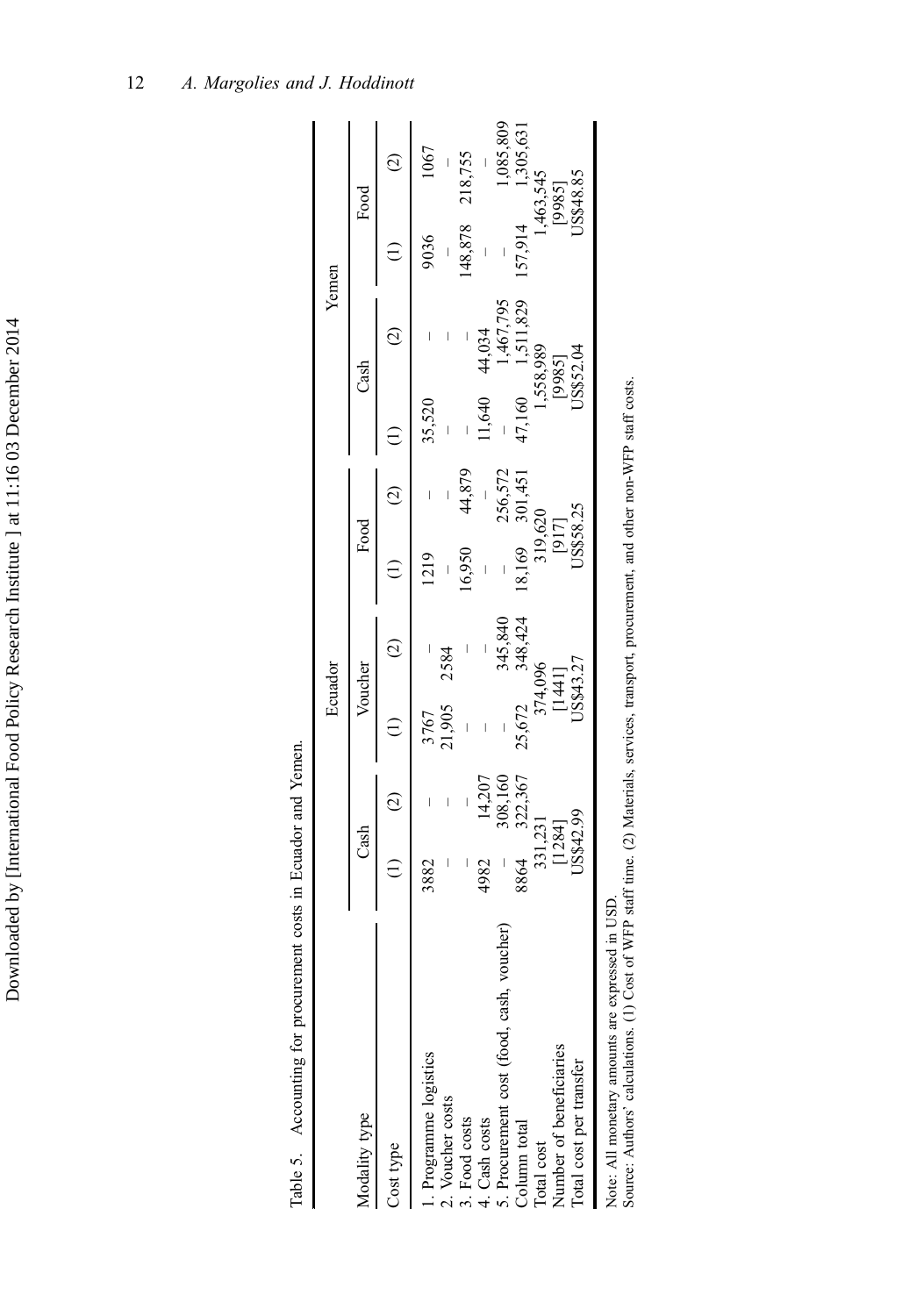<span id="page-13-0"></span>commodities destined for food baskets in programme distribution. External shipping and human resource-related pipeline costs were included for those international commodities procured, while in-country transport was included for locally procured commodities. Based on these data, we estimate that it cost US\$46.76 in food procurement costs to provide a basket of commodities worth US\$40. Because the cash transfer was US\$40, this means that accounting for WFP's costs of procuring food increases the difference in providing transfers as food rather than as cash. When we include the food procurement cost and the monetary value of cash and vouchers, we find cash (US\$42.99 per transfer) and vouchers (US\$43.27 per transfer) are even less expensive than food (US\$58.25 per transfer).

In Yemen, wheat was procured locally, while vegetable oil was obtained through international procurement. External shipping costs, stevedoring, and customs fees were included for the international commodities, calculated as a percentage amount of the total oil procured for this intervention. The cost of procuring food was less than its market value; it cost WFP US\$39.01 to provide a food basket valued at US\$49. So even though the modality-specific cost of food in Yemen (US\$9.84) was higher than for cash (US\$3.04), when we include the cost of procurement of the transfer, the cost of food per transfer (US\$48.85) was less expensive than that of cash (US\$52.04). This occurs because at the time of these purchases, WFP was a relatively large buyer in a relatively small market. Another key feature driving this result is that wheat, which made up the largest share of the food ration, was sourced locally. Lentz, Passarelli, and Barrett ([2013](#page-16-0)) note that, on average, cereals sourced locally are, relative to international procurement, 53 per cent less expensive. Finally, had the programme been expanded, this cost differential would have again narrowed, as WFP would have been able to reap scale economies in the delivery of cash that are not available for food.

#### 6. The impact of modality-specific cost differences on coverage

In the four countries we consider here, we have shown that the modality-specific costs of transferring cash are less than those for food. But we have not shown that these differences 'matter' in any welfare sense. In this section, we address this concern.

Specifically, suppose that we could re-do these interventions, keeping all design and implementation features – payment levels, frequency of payment, location of payment, and so on – the same. We also keep the same aggregate budget for these interventions, US\$2 million per country for transfers. Given the information we have on modality-specific costs, we estimate separately the number of beneficiaries we could reach if all transfers were made in cash and the number of beneficiaries we could reach if all transfers were made in food. We can then assess the opportunity cost, in terms of foregone programme coverage, of using a higher cost transfer modality.

These calculations are shown in [Table 6](#page-12-0). For each country we report the value of the transfer, the modality-specific cost of using that modality, and, adding these together, the total cost of making one transfer to a beneficiary. Multiplying this by the number of transfers gives the total cost of providing that transfer to a single household. Next, we take the budget for transfers (US\$2 million) and divide it by the total cost of a transfer to one household. This gives us the total number of households that could be reached if the entire budget was used for food or for cash. The modality-specific cost of providing food transfers was always higher than for cash. Consequently, as [Table 6](#page-12-0) shows, programme coverage could have been increased by 12.7 per cent in Niger, 13.1 per cent in Yemen, 19.7 per cent in Ecuador, and 23.5 per cent in Uganda. Across all four countries, an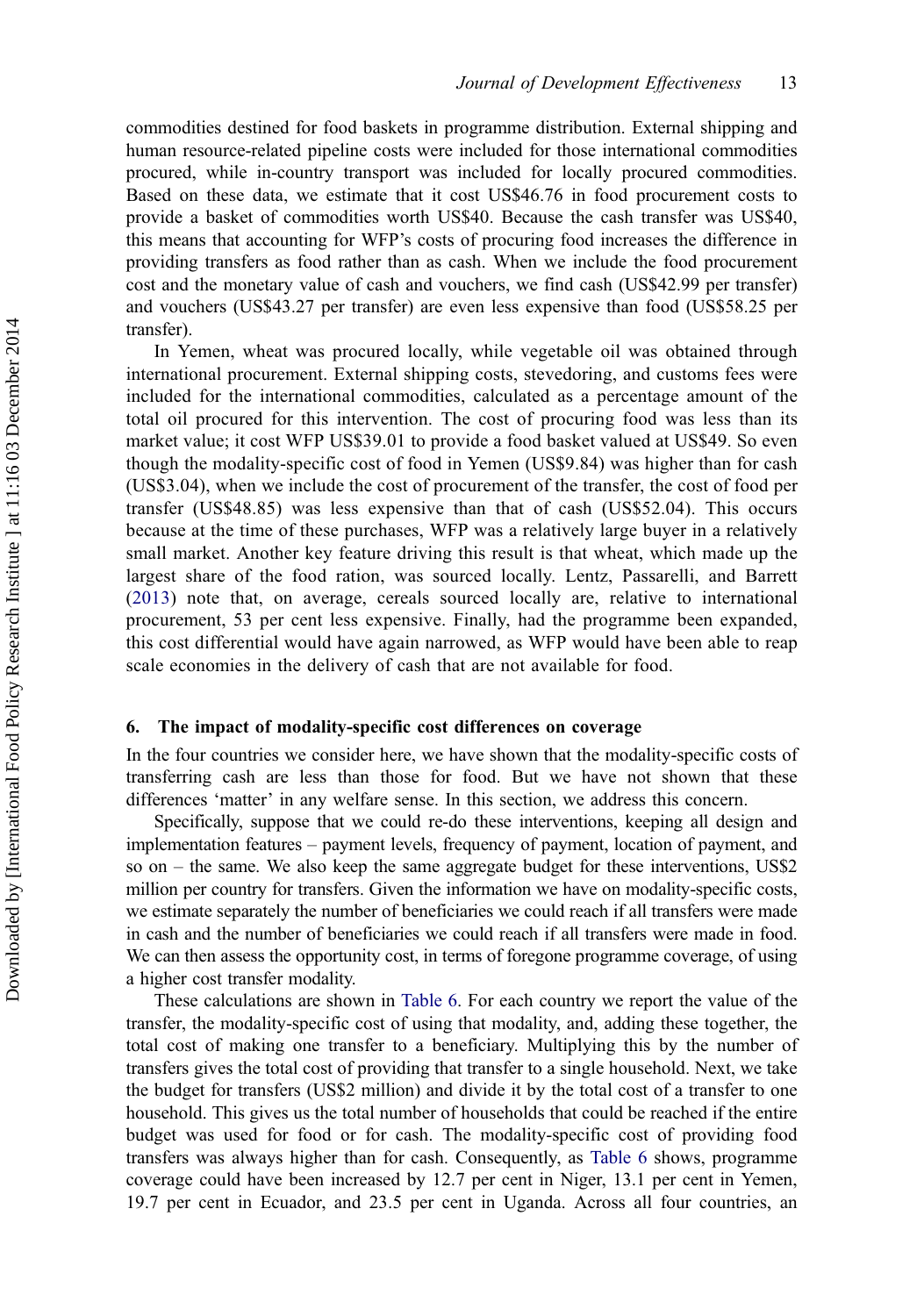| Table 6. Impact of modality-specific cost differences on coverage. |                                                                      |                       |                       |                         |                         |                         |                         |                       |                       |
|--------------------------------------------------------------------|----------------------------------------------------------------------|-----------------------|-----------------------|-------------------------|-------------------------|-------------------------|-------------------------|-----------------------|-----------------------|
|                                                                    |                                                                      | Ecuador               |                       |                         | Uganda                  |                         | Yemen                   | Niger                 |                       |
|                                                                    | Calculation                                                          | ash                   | Food                  | Cash                    | Food                    | Cash                    | Food                    | Cash                  | Food                  |
| Iransfer value                                                     |                                                                      | US\$40.00             | US\$40.00             | US\$10.25               | US\$10.25               | US\$49.00               | US\$49.00               | US\$55.00             | US\$55.00             |
| Modality-specific<br>transfer cost<br>(USD)<br>(USD)               | $\odot$                                                              | US\$2.99              | US\$11.46             | US\$3.24                | US\$6.41                | US\$3.04                | US\$9.84                | US\$2.89              | US\$10.27             |
| Cost of one transfer $(3) = (1) + (2)$<br>Number of transfers (4)  |                                                                      | US\$42.99<br>$\circ$  | US\$51.46             | US\$13.49               | US\$16.66               | US\$52.04               | US\$58.84               | US\$57.89             | US\$65.27             |
| Total cost per<br>beneficiary                                      | $(5) = (4) x (3)$                                                    | US\$257.94            | US\$308.76            | US\$94.43               | US\$116.62              | US\$156.12              | US\$176.52              | US\$347.34            | US\$391.62            |
| Budget for transfers (6)<br>beneficiary<br>household<br>Number of  | $(7) = (6)(5)$                                                       | US\$2,000,000<br>7753 | US\$2,000,000<br>6477 | US\$2,000,000<br>21,179 | US\$2,000,000<br>17,149 | US\$2,000,000<br>12,810 | US\$2,000,000<br>11,330 | US\$2,000,000<br>5758 | US\$2,000,000<br>5107 |
| Average household<br>households                                    | $\circledast$                                                        | 3.8                   | 3.8                   | 6.2                     | 6.2                     | $\overline{71}$         | $\overline{7.1}$        | 6.8                   | 6.8                   |
| beneficiaries<br>Number of<br>size                                 | $(9) = (8) x (7)$                                                    | ,461<br>$^{29}$       | 24,613                | 131,309                 | 106,323                 | 90,951                  | 80,443                  | 39,154                | 34,728                |
| Difference                                                         | $b$ eneficiaries<br>-- food<br>$(10) =$ Cash                         | 4848                  |                       |                         | 24,986                  |                         | 10,508                  |                       | 4427                  |
| Per cent difference                                                | $(11) = [(9)/\text{food}$<br>beneficiaries]<br>beneficiaries<br>x100 |                       | 19.7                  |                         | 23.5                    |                         | 13.06                   |                       | 12.7                  |

14 A. Margolies and J. Hoddinott

Downloaded by [International Food Policy Research Institute ] at 11:16 03 December 2014 Downloaded by [International Food Policy Research Institute ] at 11:16 03 December 2014

> Source: Authors' calculations. Source: Authors' calculations.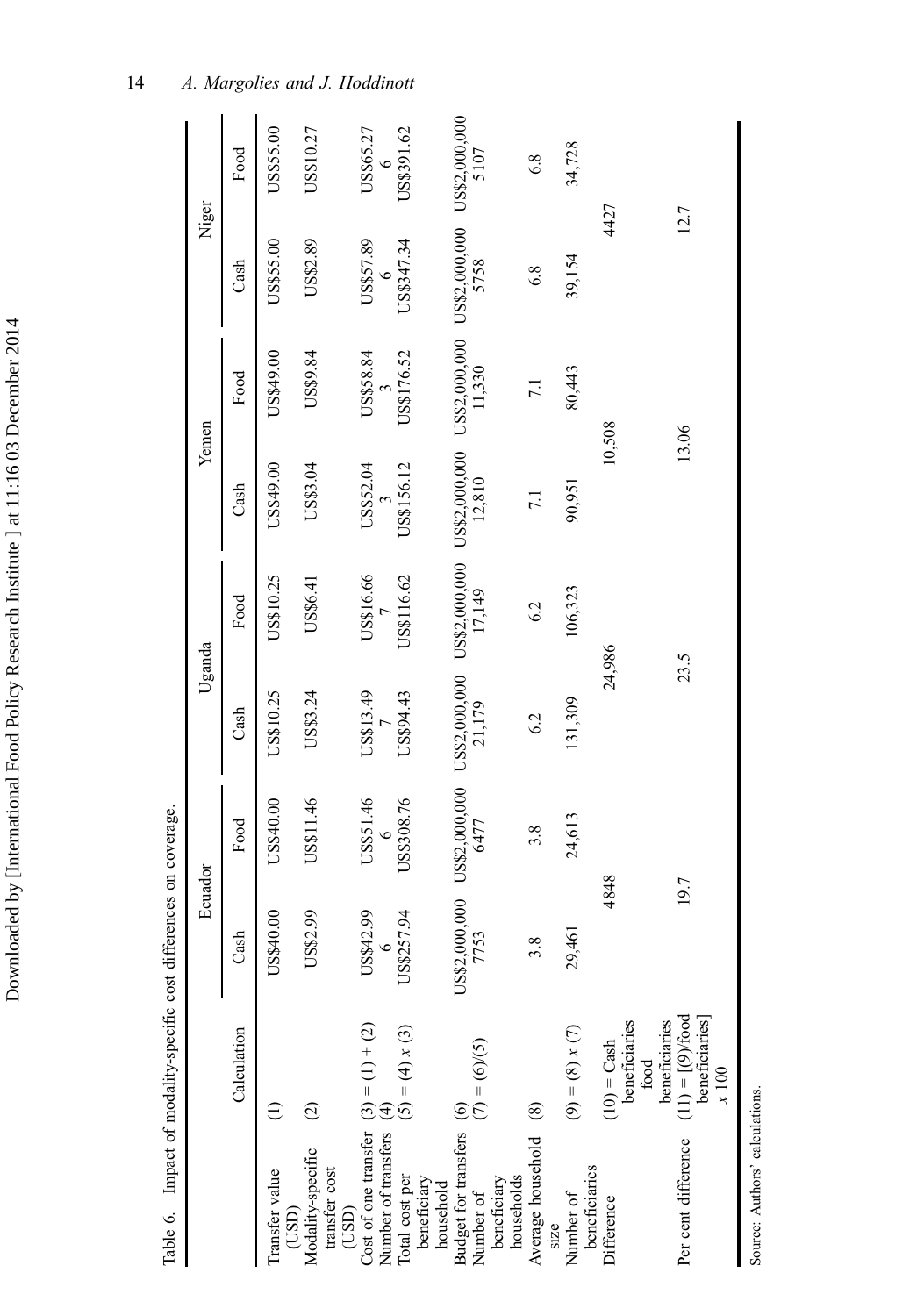<span id="page-15-0"></span>additional 44,769 people could have received assistance at no additional cost had cash been provided instead of food. These calculations change slightly if we take into account food procurement costs. Because food procurement costs were higher than the value of the cash transfer, accounting for these increases the number of people who could have been covered had WFP provided cash to all beneficiaries in Ecuador; the reverse is true in Yemen.

#### 7. Conclusion

This article contributes to discussions regarding appropriate transfer modalities. We make two contributions. First, we show that ABCI methods can be used to calculate the modality-specific costs of providing food, cash, and vouchers to beneficiaries. Second, we apply this method to beneficiaries in interventions situated in four very different contexts. As we noted in the 'Introduction' section, a feature of these comparisons is that all other aspects of the interventions – the targeting of beneficiaries, the size and duration of transfers, and so on – were designed to be the same for these different transfer modalities in each country. This means that our comparisons of the cost of delivering alternative modalities are not confounded by other differences in programme design.

We find that the per-transfer cost of providing cash is always less than food. The pertransfer cost of cash ranges within a fairly narrow band, between US\$2.89 per transfer in Niger and US\$3.24 per transfer in Uganda. The cost per food transfer ranges from US\$6.41 (Uganda) to US\$11.46 (Ecuador). On a per transfer basis, cash costs US\$3.17 less to deliver to a beneficiary in Uganda; US\$6.80, in Yemen; US\$7.38, in Niger; and US\$8.47, in Ecuador.

There are caveats to our findings. First, there can be circumstances where the implementer can exploit their buying power to procure food at below market prices and this can narrow the cost differential between cash and food. This occurs in Yemen, but not Ecuador. Second, our results are derived from the specific circumstances of our four case studies. They do not, for example, examine the comparative cost of transfer modalities in emergency humanitarian settings, where logistical challenges and market function may greatly differ and alter cost structures. Third, these interventions were of relatively short duration and at relatively modest scale. The results are based on programmes of a certain duration, 6–12 months, so our findings should not be generalised without consideration of how costs may change with increased programme duration. Mindful of these, given the budget available for these interventions, an additional 44,769 people could have received assistance at no additional cost had cash been provided instead of food. This suggests that there is a significant opportunity cost, in terms of reduced coverage, when higher cost transfer modalities are used.

#### Acknowledgements

We thank WFP colleagues in Ecuador, Niger, Uganda, and Yemen for their assistance in the collation of the costing data and David Ryckembusch for valuable assistance in providing access and interpretation to WFP's procurement data. The opinions expressed here belong to the authors.

#### Funding

Funding support for this study was provided by WFP through a grant from the Government of Spain and the CGIAR Research Program on Policies, Institutions, and Markets.